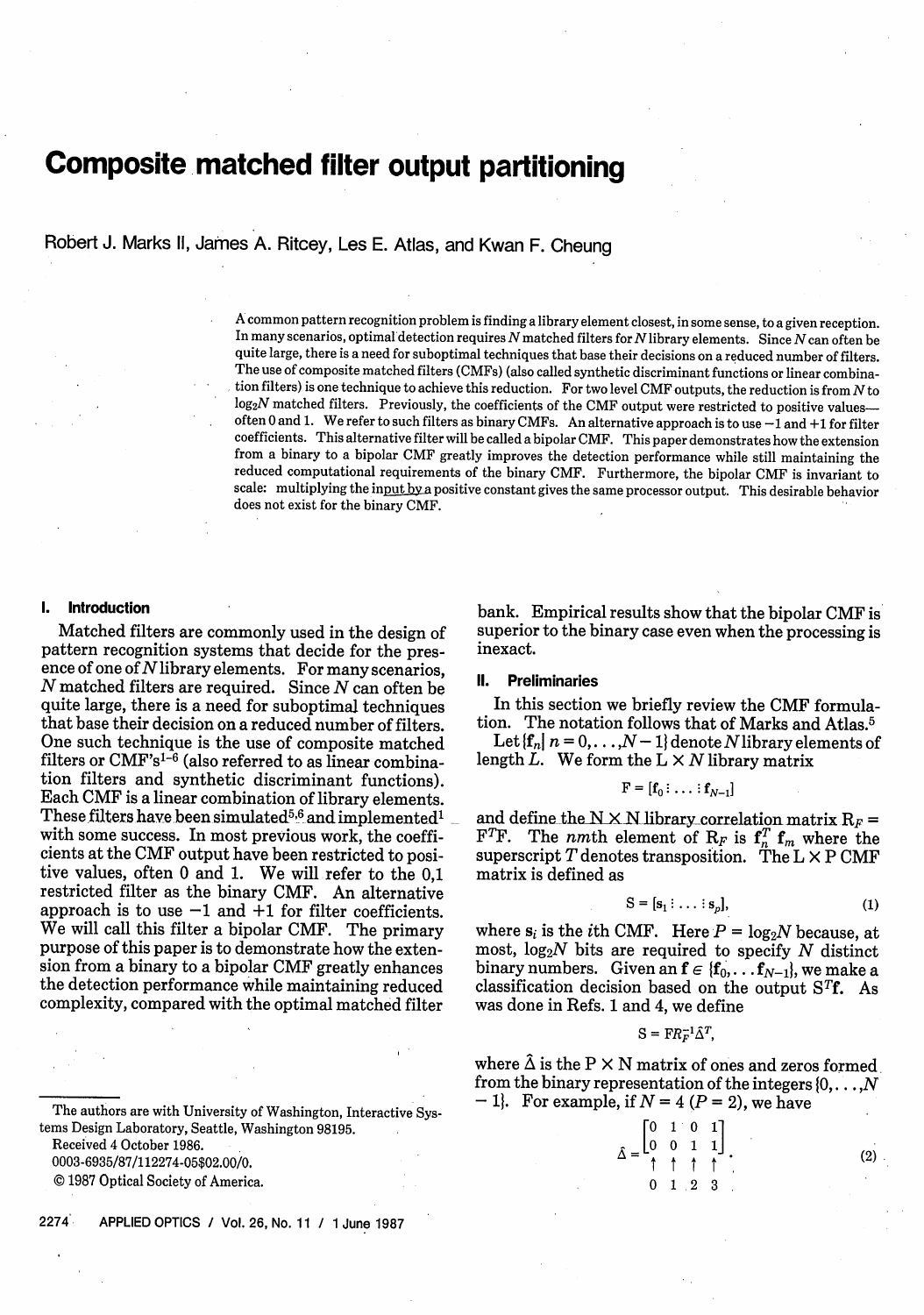In general, the *i*th column of  $\hat{\Delta}$  is the binary representation of i. The first row of  $\hat{\Delta}$  contains the least significant bit (LSB), while the Pth contains the most significant bit (MSB). An unknown input vector is classified by the output vector which is the binary representation of its index; i.e., we have

$$
S^T f_m = \delta_m, \tag{3}
$$

where  $\delta_m$  is the *m*th column of  $\hat{\Delta}$  or the binary representation of  $m \in \{0, 1, ..., N-1\}$ .

## **Ill. Effect of Input Noise**

An exact version of  $f \in \{f_0, \ldots, f_{N-1}\}\$  is never received in practice. A more realistic model assumes we receive  $f + \xi$  where  $\xi$  is a vector of length L containing additive noise samples. Replacing  $f_m$  by  $f_m + \xi$  in Eq. (3) produces an output  $\delta_m + \eta$  rather than  $\delta_m$ , where  $\eta$  =  $\mathrm{S}^{T}\xi$ . When  $\xi$  is zero mean with covariance matrix  $\mathrm{R}_{\xi}=$  $E\xi\xi^T$ , the output noise vector  $\eta$  has zero mean components with covariance matrix

$$
R_n = E\eta \eta^T = S^T R_\xi S,\tag{4}
$$

where E denotes expectation. If  $\xi$  is jointly Gaussian,  $N(O, R_t)$ , then  $\eta$  is Gaussian  $N(O, R_n)$ . These secondorder properties totally determine  $f_n(\mathbf{x})$ , the probability density function (pdf) of  $\eta$  (Ref. 7)

$$
f_{\eta}(\mathbf{x}) = \{ (2\pi)^P |\mathbf{R}_{\eta}| \}^{-1/2} \exp[-\frac{1}{2}\mathbf{x}^T \mathbf{R}_{\eta}^{-1} \mathbf{x}].
$$
 (5)

Even if  $\xi$  is non-Gaussian, under loose conditions,  $\eta$  will be approximately Gaussian distributed due to the central limit theorem. Therefore, we will use the Gaussian model in our analysis.

#### **IV. Decoding Procedure**

We take a hypothesis testing viewpoint in which the decision is among N hypotheses  $\{H_m\}_{m=0}^{N-1}$ . Under  $H_m$ , a vector (pattern)  $f_m + \xi$  is received and the CMF outputs a vector

$$
H_m: \psi = \mathbf{S}^T(\mathbf{f}_m + \xi) = \delta_m + \eta; \quad m = 0, 1, \dots, N - 1. \tag{6}
$$

We consider two techniques for deciding among the N hypotheses. The first of these deciding procedures was suggested previously $1-3$  and is computationally straightforward. It is carried out by simple thresholding of the elements of  $\psi$ . The second technique is optimal in the sense of minimizing the probability of a decoding error *PE.* A decoding error occurs when, for  $n = m$ , we decide for  $H_n$  given that  $H_m$  is actually true. Equivalently, we maximize the probability of a correct decision. Thus,

$$
P_E = 1 - \sum_{m=0}^{N-1} Pr\{H_m\} H_m\} Pr\{H_m\},
$$

where  $Pr{H_n | H_m}$  is the probability of deciding for  $H_n$ given that  $H_m$  is true and  $Pr{H_m}$  is the prior probability of *Hm.* This second approach leads to a computationally intensive postprocessing decoding procedure. As will be shown, minor modification of our  $\tilde{\Delta}$  matrix leads to a decoding procedure that is both computationally attractive and optimal in the sense of minimizing of *PE.*

### V. **Thresholding**

In the absence of input noise, the components of the CMF output vector  $\psi$  are traditionally binary, 0 or 1. The thresholding decoder simply clips the components of  $\psi$  at  $\frac{1}{2}$ . Namely, if  $\psi_i$  is a component of  $\psi$ , a decoding vector **b** with components  $b_i$  is formed such that

$$
b_i = \begin{cases} 0; \psi_i \le \frac{1}{2}, \\ 1; \psi_i > \frac{1}{2}. \end{cases}
$$

Since **b** has binary components and is of length  $P =$  $log_2N$ , the  $2^N$  possible **b** vectors span the range of binary representation of  $0,1,\ldots,N-1$ . Thus, b represents the desired classification decision. The procedure is computationally attractive because it acts independently on each of the  $P = \log_2 N$  components of **b.** The following section will demonstrate that this technique is suboptimal.

#### **A.** Voronoi Partitioning

A less computationally attractive, but optimal, procedure is that suggested by detection theory.8 In the absence of noise, the vectors  $\psi = \delta_m$ ;  $m = 0, \ldots, N - 1$ correspond to the vertices of a P-dimensional hypercube. Conditional on  $H_m$  being true and in the presence of input noise  $\xi \sim N(\mathbf{O}, \mathbf{R}_\xi)$ , we find  $\psi \sim N(\delta_m, \mathbf{R}_\eta)$ , where  $R_{\eta} = S^{T}R_{\xi}S$ . In general even if the elements of  $\xi$  are white, the elements of  $\eta$  are correlated; i.e.,  $R_n$  is not diagonal. This implies that the density of  $\eta$  is not spherically symmetric. An example for  $R_f = I$  and  $P = 2$  is shown in Fig. 1(a). The implication for the optimal decoding procedure is that, because of the element-to-element correlation, any decoder that operates on the elements of  $\psi$  separately will be suboptimal.

To derive the optimal decoder we uncorrelate the noise vector  $\eta$  by a coordinate transformation. Since  $R_n$  is a covariance matrix it will in all practical situations be positive definite. Thus, there exists a real orthogonal  $P \times P$  matrix  $L(LL^T = LL^T = I)$  such that R  $= L\Lambda L^{T}$ . Here  $\Lambda$  is a diagonal matrix whose *ii*th element,  $\lambda_i > 0$ , is the *i*th eigenvalue corresponding to the normalized eigenvector  $\mathbf{l}_i$ ; the *i*th column of  $L^9$ . Making the substitution  $\eta_w = L\eta$  gives  $\eta_w \sim N(\mathbf{O}, \Lambda)$ ; i.e., the pdf of  $\eta_w$  is given by

$$
f_{\eta_{w}}(\mathbf{x}) = \prod_{j=1}^{P} (2\pi\lambda_{j})^{-1/2} \exp \left[-\frac{1}{2}x_{j}^{2}/\lambda_{j}\right].
$$
 (7)

From Eq. (7) we see that the components of  $\eta_w$  are statistically independent. We can define

$$
\eta_{iid} = \left[ \frac{\eta_w(1)}{\sqrt{\lambda_1}}, \ldots, \frac{\eta_w(P)}{\sqrt{\lambda_P}} \right]^T,
$$

where  $\eta_w(j)$  is the *j*th component of  $\eta_w$ . The components of *Miid* are independent and identically distributed (iid).

We have just described the first stage of the optimal decoder. Given  $\psi$  we form hypotheses:  $\bar{H}_m$ :  $\psi_w = L\psi$ 

1 June 1987 / Vol. 26, No. 11 / APPLIED OPTICS 2275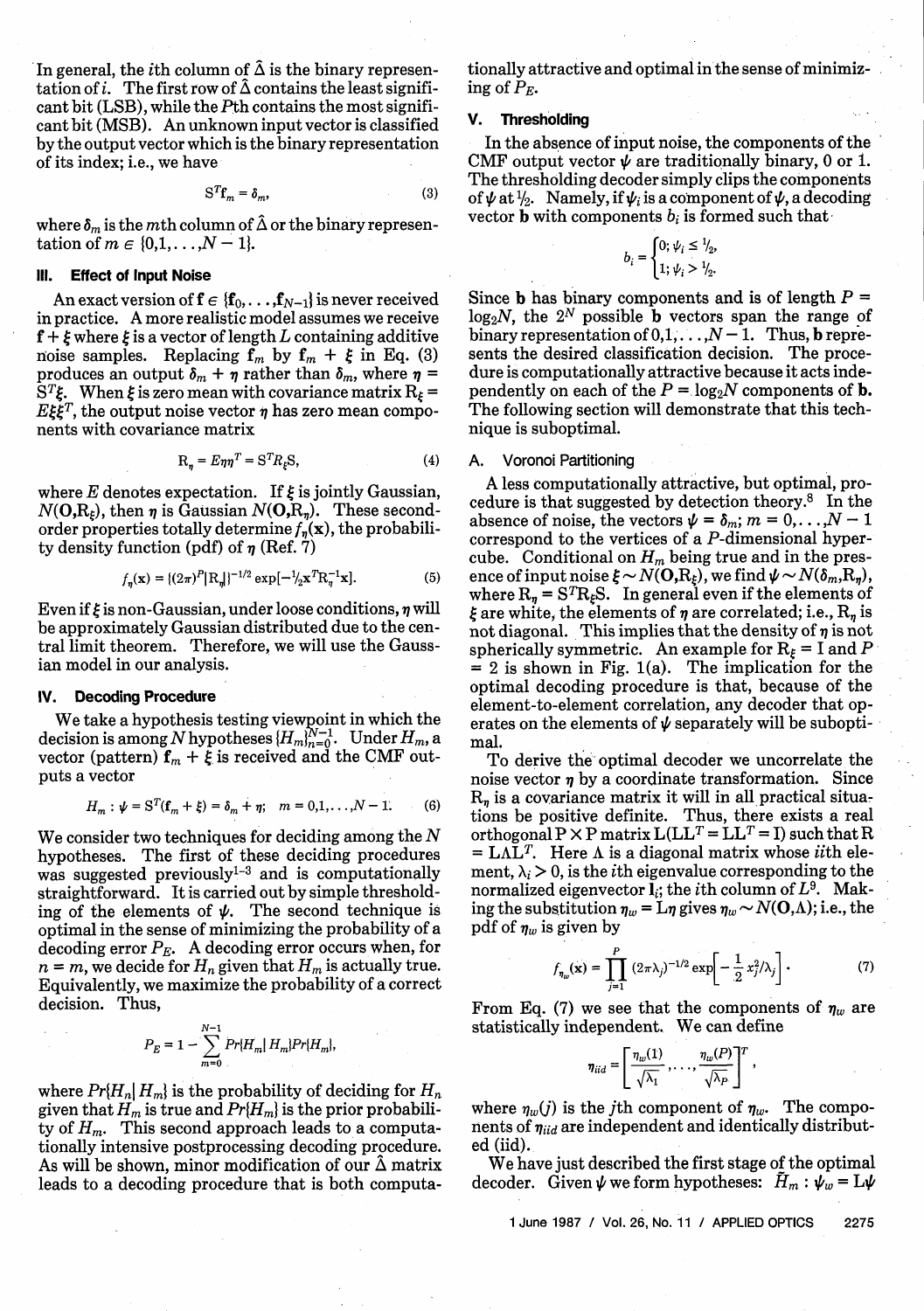

Fig. 1. Illustration of Voronoi partitioning for binary CMF output for  $P = 2$ . (a) Each of the four library elements with colored Gaussian noise. (b) The axes are scaled so that the noise about each point is iid. The plane is partitioned into four regions. Each region contains those points closest to the library point contained in that region. The partition boundary is mapped back to its original coordinates in (c). This partitioning then leads to maximum detection probability.

 $= L\delta_m + \eta_w$ ;  $m = 0, \ldots, N-1$ . Note that by uncorrelating or whitening the noise we have distorted the hypercube. However, optimal decoding of the hypothesis test  $\tilde{H}_m$  can operate on the components of  $\psi_w$ separately. Intuitively, this is because the noise vector  $\eta_w$  has independent components and the value of  $\eta_w(j)$  provides no information about  $\eta_w(i)$ ,  $i \neq j$ . The effect of distorting the hypercube is depicted in Fig. 1(b). Essentially, while  $\psi \sim N(\delta_m, R_n)$  under  $H_m$  we have  $\psi_w \sim N(\text{L}\delta_m,\Lambda)$  after the linear transformation L. Once we whiten the noise (and assuming equally likely hypotheses  $Pr{H_m} = 1/N$  for all  $m = 0,1...$ ,  $N-1$ ), the optimal decoder or decision procedure decides for *Hm* when the Euclidean distance between  $\psi_w$  and  $\mathrm{L}\delta_m$ ,  $\left(\left|\right.\psi_w\right)$  $-$  L $\delta_{m}$  $\vert$ ), is minimum. This is known as minimum distance decoding.<sup>10</sup> Since any possible observation vector  $\psi$  is closest to only one vertex. L $\delta_m$ , the decoder induces the partition shown in Fig. 1(b). This process

is known as Voronoi partitioning.<sup>11</sup> In practice, we could carry out the procedure in our original observation space (on  $\psi$  rather than  $\psi_w$ ) by first stretching the jth axis by  $\sqrt{\lambda_j}$  and then transforming by L. This process is illustrated for our example in Fig. 1(c). The Voronoi partition minimizes the probability of a decoding error. Nonequally likely input patterns can be handled by a straightforward modification, although the Voronoi partition is more difficult to determine.

Although this technique is optimum, the use of Vor-<br>onoi partitioning clearly requires extensive post-CMF processing relative to simple thresholding. Since, in principle, we need to compare our observation  $\psi_w = L\psi$ . to each of the  $N = 2^P$  library element locations  $\mathcal{L}_{m}$ , the complexity of the postprocessing is of the order of that of a conventional matched filter. This defeats the purpose of the CMF.

# B. Alteration of the CMF Matrix

With a small alteration of the CMF matrix S, we develop a system in which optimal decoding (Voronoi partitioning) reduces to simple thresholding. Thus, given that we reduce our number of matched filters from  $N$  to  $log_2N$ , a simple decodable system exists which is optimal. We consider only the following simplified situation:

(a)

$$
(a) \xi \sim N(\mathbf{O}, \sigma_{\xi}^2 \mathbf{I}). \tag{8}
$$

The input noise is iid. As before we can generally lift the Gaussian assumption by an appeal to the central limit theorem.

(b) The library elements are orthonormal; namely,

$$
\mathbf{R}_F = \mathbf{F}\mathbf{F}^T = \mathbf{I}.\tag{9}
$$

(c) The library elements  $f_0, \ldots, f_{n-1}$  are equally likely.

The basis of our alteration is to modify the CMF matrix  $S = FR<sub>F</sub><sup>-1</sup> \hat{\Delta}^T$  by replacing every 0 in  $\hat{\Delta}$  by -1. Denote this new bipolar matrix by  $\Delta$ . For example, Eq. (2) becomes

$$
\Delta = \begin{bmatrix} -1 & 1-1 & 1 \\ -1 & -1 & 1 & 1 \end{bmatrix} . \tag{10}
$$

There are two main advantages to this change:

(1) Using  $\pm 1$ s, we threshold at 0 rather than  $\frac{1}{2}$  as before. Although for optical processors this will require bipolar encoding techniques,  $12,13$  the resulting CMF classification performance increases with the input scale parameter. That is, for all  $A > 1$ , the performance of the bipolar system to the input  $A\mathbf{f}_m + \xi$  is uniformly better than that due to  $f_m + \xi$  since we threshold at O. Previously, we set our threshold at  $\frac{1}{2}$ (when  $A = 1$ ) and the classification performance will decrease when  $A > 1$ . In detection theory parlance, the bipolar decoding procedure is uniformly most powerful with respect to an unknown  $A > 0$ . We would not change our decoding procedure even if we knew the value of A.

(2) The bipolar matrix  $\Delta$  has the property that

$$
\Delta \Delta^T = N \mathbf{I}.\tag{11}
$$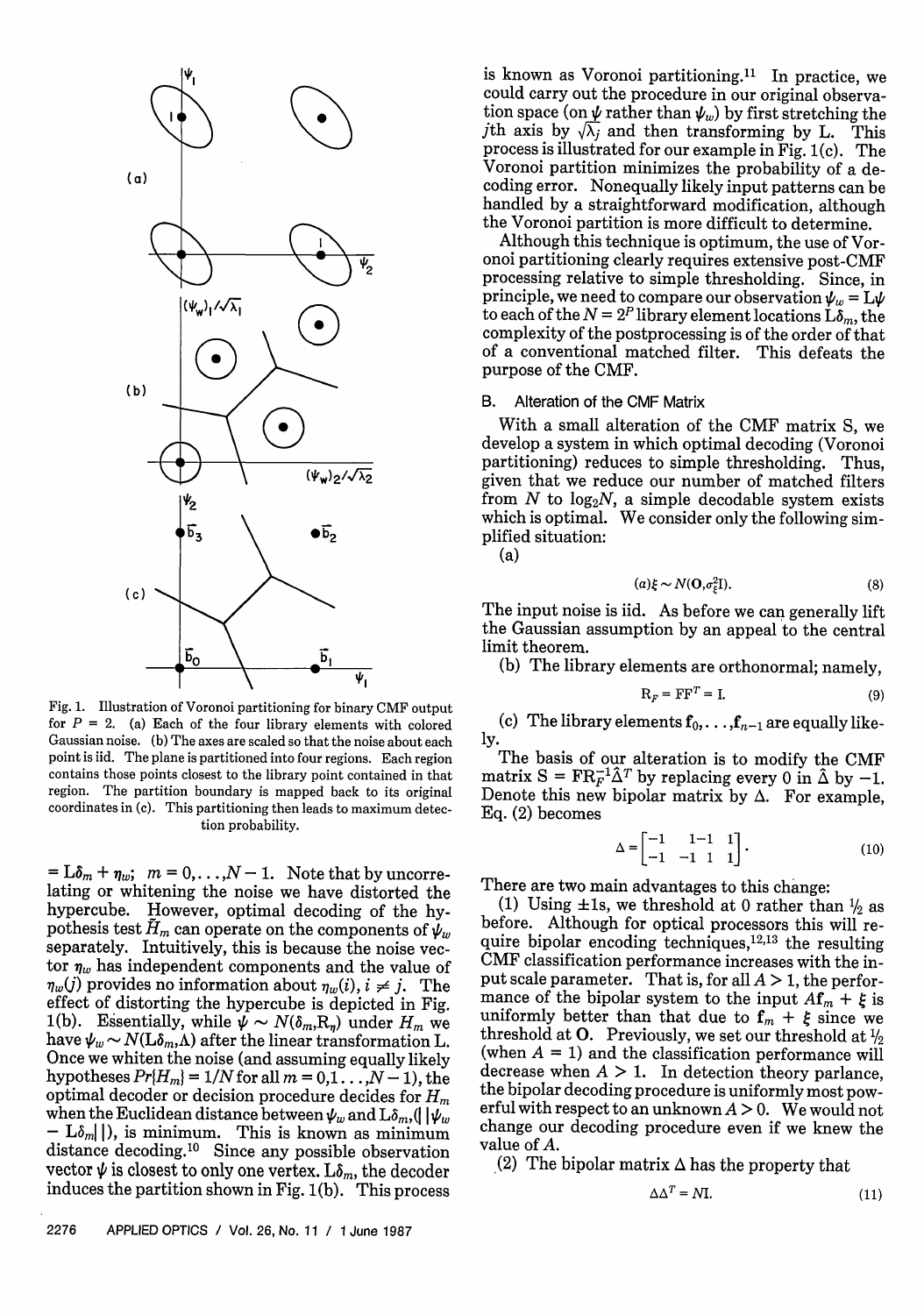That is, the rows of  $\Delta$  are orthogonal.

Next we examine  $P_E$  for the bipolar system. Our CMF matrix is

$$
S = F\Delta^T.
$$

Using Eq. (9), the covariance matrix of the output noise  $\eta$  is now

$$
\mathbf{R}_{\eta} = E \eta \eta = E \mathbf{F} \Delta^T \xi \xi^T \Delta \mathbf{F}^T = N \sigma_{\xi}^2 \mathbf{I}.
$$

The output noise is now uncorrelated and, by the Gaussian assumption, statistically independent. As such, no distortion is required prior to Voronoi partitioning. The optimal decision boundaries are simply hyperplanes aligned with the coordinate axes. This is illustrated for our  $N = 4$  example in Fig. 2.

Because the boundaries are so aligned, evaluation of the probability of error is straightforward. We evaluate  $P_E$  by considering only the error events associated with a desired output of  $f_{N-1} = [1 \ 1 \dots 1]^T$ . Then

$$
P_E = 1 - Pr{\psi_1 > 0, \psi_2 > 0, \dots, \psi_P > 0} H_{N-1}.
$$

Since the random vector  $\psi$  has the Gaussian distribution  $N(f_{N-1}, \sigma_\xi^2 I)$  under  $H_{N-1}$ , we find

$$
P_E = 1 - \prod_{j=1}^{P} Pr[\psi_j > 0 | H_{N-1}].
$$

Since

$$
Pr\left[\psi_j > 0 | H_{N-1}\right] = \int_0^\infty \exp[-(\psi_j - 1)^2 / 2N\sigma_\xi^2] \frac{d\psi_j}{\sqrt{2\pi N\sigma_\xi^2}} \,,
$$

we find that

$$
P_E = 1 - \{\text{erfc}[-(N\sigma_{\xi}^2)^{1/2}]\}^P, \tag{12}
$$

where

$$
\text{erfc}(x) = \int_x^{\infty} \exp(-t^2/2) dt / \sqrt{2\pi}.
$$

Plots of  $P_C = 1 - P_E$ , the probability of detection or correct classification (in percent) are shown in Fig. 3 for varous values of  $\sigma_{\xi}$  and  $P = \log_2 N$ .

# **VI. Effect of** a **Noisy Processor**

In Ref. 5 we discussed the problems associated with implementation on a noisy optical processor. By a noisy processor we mean that the ideal CMF matrix S given by Eq. (1) is replaced by  $S + \tilde{S}$ , where  $\tilde{S}$  is a  $P \times N$ matrix of noise samples. The components of S are modeled by iid Gaussian random variables with zero mean and a common variance  $\sigma_s^2$ . Optimality of the bipolar CMF is no longer guaranteed when the processing is inexact. An exact performance analysis is hampered by the non-Gaussian distribution of the output vector  $\psi$  in the presence of both input and processor noise. We will demonstrate empirically that the bipolar CMF outperforms the binary processor. The

comparison is carried out by a Monte Carlo simulation.<br>In the simulation we use library elements  $f_{nm}$  =  $\delta_{n-m}$ ;  $n = 0,1,\ldots, N-1 = 15$  such that the input noise vector  $\xi$  is taken to be  $N({\bf O},\sigma_{\varepsilon}^2{\bf I}).\ \ \hbox{The processor matrix}$ noise  $\tilde{\mathbf{S}}$  is taken to be  $N(\mathbf{O},\!sigma_s^2\mathbf{I}).\ \ \text{Plots of } P_C \text{ vs } \sigma_\xi \text{ are }$ given in Fig. 4 corresponding to  $\sigma_{\xi} = 0.1$  and 0.2. Each



Fig. 2. Illustration for  $P = 2$  that, under certain conditions, bipolar CMFs perform optimally with zero thresholding.



Fig. 3. Percentage of correct decisions vs input noise standard deviation  $(\sigma_{\xi})$  for  $P = 2$  (top curve), 3, 4, 5, and 6 for the bipolar CMF.



Fig. 4. Monte Carlo simulation of percentage of correct decision vs  $\sigma_{\xi}$  for matrix noise standard deviations  $\sigma_{S} = 0.1$  and 0.2. The upper dashed lines are for bipolar and the lower solid plots are for the binary CMF; 90% confidence intervals are shown;  $P = 4$ .